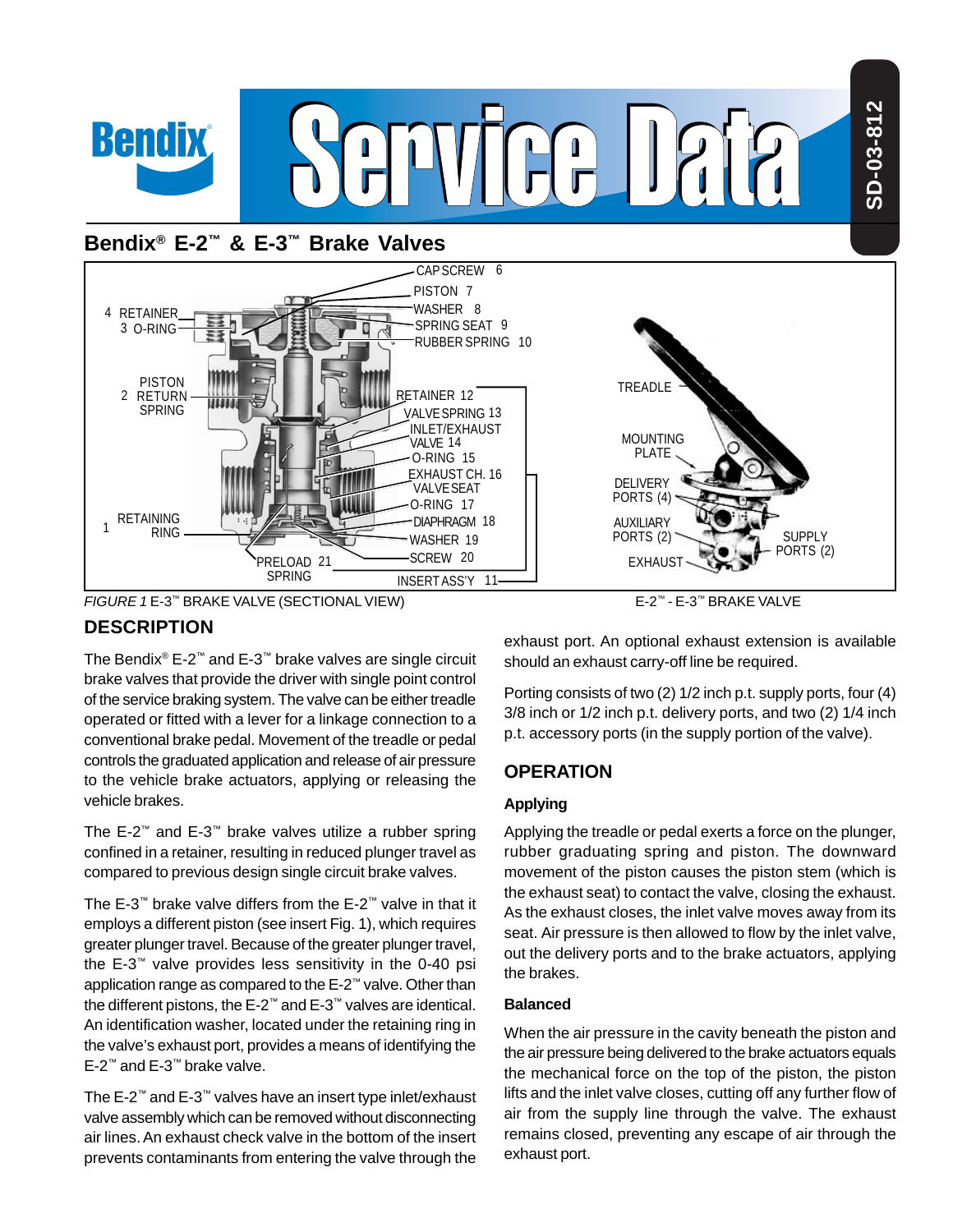When applications in the above average pressure range are made, the valve reaches a balanced position as the air pressure beneath the piston equals the effort exerted by the driver's foot on the pedal or treadle. When the piston is pressed down all the way, the inlet valve remains open and reservoir pressure is delivered to the actuators.

## **Releasing**

When the treadle or pedal application is released, mechanical force is removed from the top of the piston, air pressure beneath the piston lifts the piston; (the inlet valve is closed) the exhaust in the valve is open and the air beneath the piston and in the delivery lines is exhausted through the exhaust port.

## **PREVENTIVE MAINTENANCE**

**Important:** Review the warranty policy before performing any intrusive maintenance procedures. An extended warranty may be voided if intrusive maintenance is performed during this period.

Because no two vehicles operate under identical conditions, maintenance and maintenance intervals will vary. Experience is a valuable guide in determining the best maintenance interval for any one particular operation.

Visually check for physical damage to the brake valve such as broken air lines and broken or missing parts.

Every 3 Months, 25,000 Miles or 900 Operating Hours

Lubricate all mechanical actuation (pedal) parts with light (10W) oil. Apply 2 to 4 drops of oil between the plunger and mounting plate. DO NOT OVER OIL!!!

Lever/linkage operated valves should be adjusted so that the roller just contacts plunger. Check for integrity of mounting plate and treadle and/or pedal.

## **SERVICE TESTS**

## **Operating Test (IMPORTANT!!! Tests should be conducted with an accurate test gauge.)**

Install gauge in a delivery port or line; depress the treadle or pedal to several positions between fully released and fully applied positions, checking the delivery pressure on the gauge to see that it varies proportionately with the movement of the treadle or pedal. In the fully applied position, the reading on the gauge should be approximately that of full reservoir pressure. Upon release of the application, the reading of the test gauge should fall to zero psi immediately.

#### **Leakage Test**

With 100 psi supply pressure and valve in released position, coat exhaust port with soapsuds arid check for leakage. NO leakage permitted.

Fully apply valve and hold application. Coat exhaust port with soapsuds. NO leakage permitted. Coat area around top of valve with soapsuds. NO leakage permitted.

If the valve does not function as described or leakage is excessive, it is recommended that it be replaced with a new or remanufactured unit, or repaired with genuine Bendix parts available at our distributors.

## **REMOVING AND INSTALLING**

#### **Removing**

Block and hold vehicle by means other than air brakes.

Drain air brake system.

\*If only the insert is to be removed, remove retaining ring, and pull insert out.

If entire valve is to be removed, disconnect air lines from valve.

Remove mounting bolts and remove valve.

#### **Installing**

Clean air lines connecting to valve.

Install valve and tighten mounting bolts.

Connect air lines to valve (plug any unused ports).

Test valve as outlined under "Service Tests."

NOTE: When installing a new or rebuilt insert, precheck movement of the inlet and exhaust valve in the exhaust seat by depressing the insert. Precaution should be taken to prevent damage to the inlet and exhaust valve and the exhaust check valve grommet, when installing the insert in the valve. After placing the insert in the valve body, depress the exhaust check valve seat and install the retaining ring. Make sure the retaining ring snaps into the body groove.

## **DISASSEMBLY**

- NOTE: Disassembly and assembly instructions are keyed to Fig. 1 sectional view.
- 1. Remove treadle or lever assembly, boot and plunger.
- 2. Depress piston assembly and remove retainer (4).
- 3. Remove piston assembly (7) and piston return spring (2) from body.
- 4. Remove o-ring (3) from piston (7).
- 5. Remove cap screw (6), washer (8), spring seat (9), and rubber spring (10) from piston assembly (7).
- 6. Remove retaining ring (1) and inlet/exhaust insert assembly (11) from body.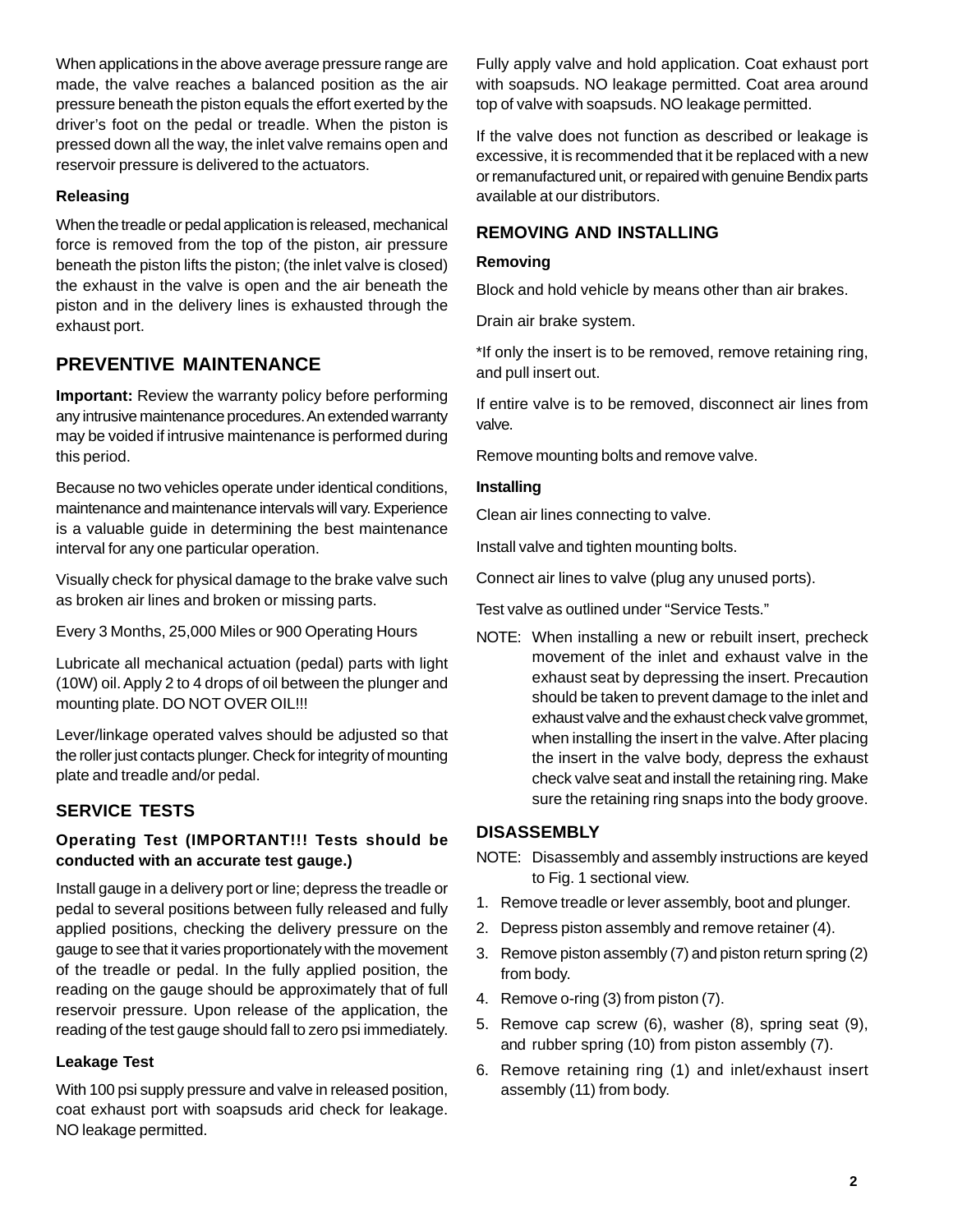#### **Insert Disassembly**

- NOTE: It is recommended that entire inlet/exhaust insert be replaced as an assembly.
- 7. Remove o-ring (17) from check valve seat (16).
- 8. Remove screw (20), washer (19), and diaphragm (18).
- 9. Depress and hold insert, and remove preload spring (21).
- 10. Remove inlet/exhaust valve (14), valve spring (13), and o-ring (15).
- 11. Remove valve retainer (12).

#### **Cleaning and Inspection**

Wash all metal parts in mineral spirits and dry. Wipe all rubber parts clean.

Inspect all parts for excessive wear or deterioration.

Inspect valve and valve seats for nicks and burrs.

Check springs for cracks, distortion or corrosion.

Inspect exhaust check diaphragm for flexibility, wear, and deterioration.

Replace all parts not considered serviceable during these inspections.

#### **ASSEMBLY**

- 1. Lightly lubricate the piston, valve bores, and o-rings with Dow Corning 55-M pneumatic grease (Our piece number 291126).
- 2. Position rubber spring (10) in piston (7).
- 3. Install spring seat (9), washer (8), and cap screw (6). Torque cap screw to 50 inch pounds.
- 4. Install piston o-ring (3) and place piston return spring (2) in body.
- 5. Install piston retainer (4). Be certain the prongs snap over groove in valve body.

#### **Insert Assembly**

- 6. Position preload spring (21) in exhaust check valve seat (16).
- 7. Install diaphragm (18), diaphragm washer (19) (with lips pointing out), and install screw (20). Tighten screw securely.
- 8. Install o-ring (15) and valve retainer (12) on inlet / exhaust valve body (14).
- 9. Install valve spring (13) on exhaust check valve seat (16) and install inlet/exhaust valve (14) into exhaust valve seat (16). Press the valve down until the preload spring snaps and holds the assembly together.
- 10. Install o-ring (17) on exhaust check valve seat (16).
- 11. Place inlet/exhaust insert in valve body; position identification washer. Press the insert down while installing retaining ring (1). Make certain retaining ring snaps into body groove, thus locking in the insert in place.

## **Testing A Rebuilt E-2™ or E-3™ Brake Valve**

Perform operating and leakage tests as outlined in "Service Tests" section.

# **WARNING! PLEASE READ AND FOLLOW THESE INSTRUCTIONS TO AVOID PERSONAL INJURY OR DEATH:**

**When working on or around a vehicle, the following general precautions should be observed at all times.**

- **1. Park the vehicle on a level surface, apply the parking brakes, and always block the wheels. Always wear safety glasses.**
- **2. Stop the engine and remove ignition key when working under or around the vehicle. When working in the engine compartment, the engine should be shut off and the ignition key should be removed. Where circumstances require that the engine be in operation, EXTREME CAUTION should be used to prevent personal injury resulting from contact with moving, rotating, leaking, heated or electrically charged components.**
- **3. Do not attempt to install, remove, disassemble or assemble a component until you have read and thoroughly understand the recommended procedures. Use only the proper tools and observe all precautions pertaining to use of those tools.**
- **4. If the work is being performed on the vehicle's air brake system, or any auxiliary pressurized air systems, make certain to drain the air pressure from all reservoirs before beginning ANY work on the vehicle. If the vehicle is equipped with an AD-IS™ air dryer system or a dryer reservoir module, be sure to drain the purge reservoir.**
- **5. Following the vehicle manufacturer's recommended procedures, deactivate the electrical system in a manner that safely removes all electrical power from the vehicle.**
- **6. Never exceed manufacturer's recommended pressures.**
- **7. Never connect or disconnect a hose or line containing pressure; it may whip. Never remove a component or plug unless you are certain all system pressure has been depleted.**
- **8. Use only genuine Bendix® replacement parts, components and kits. Replacement hardware, tubing, hose, fittings, etc. must be of equivalent size, type and strength as original equipment and be designed specifically for such applications and systems.**
- **9. Components with stripped threads or damaged parts should be replaced rather than repaired. Do not attempt repairs requiring machining or welding unless specifically stated and approved by the vehicle and component manufacturer.**
- **10. Prior to returning the vehicle to service, make certain all components and systems are restored to their proper operating condition.**